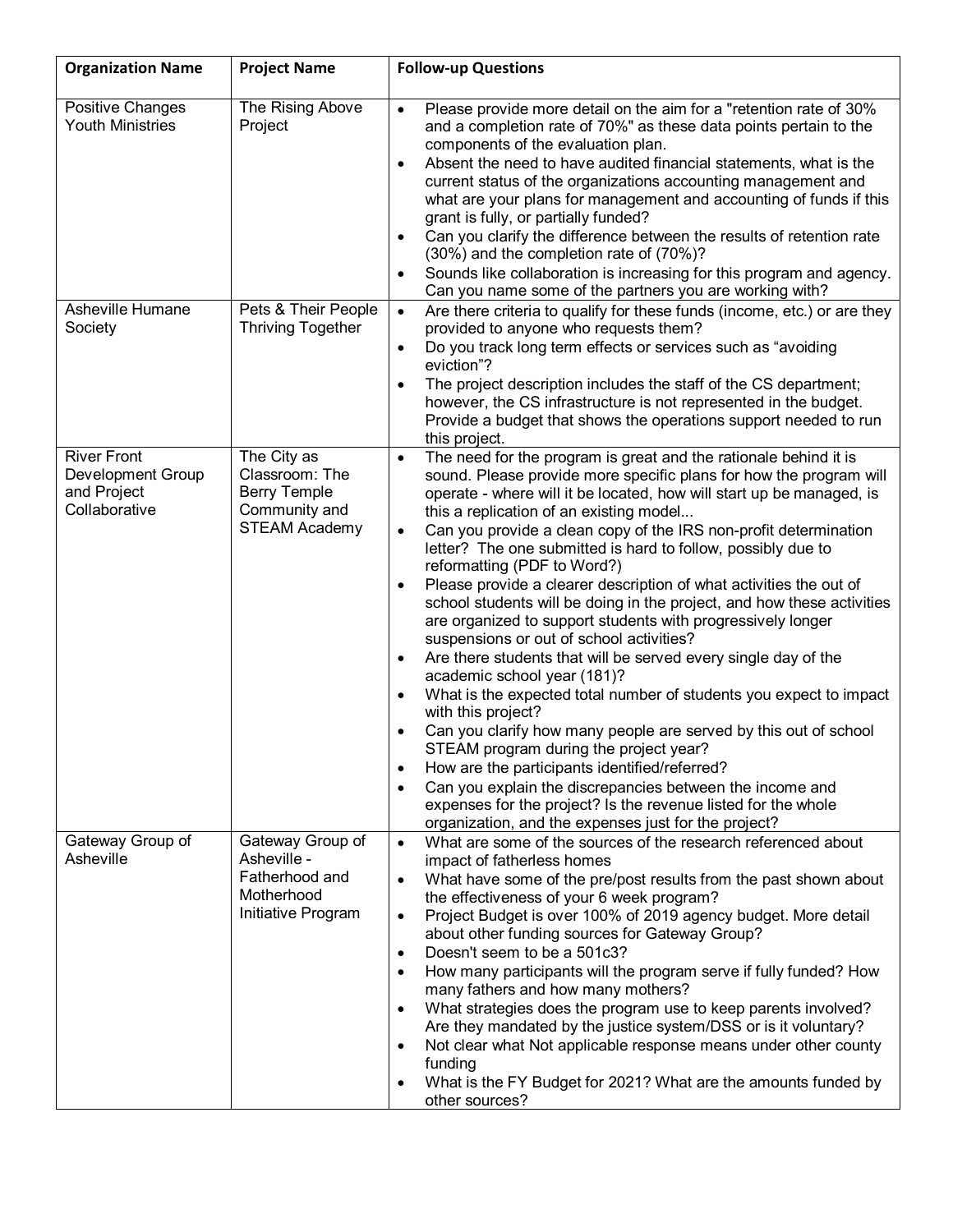| <b>Eagle Market Streets</b><br>Development<br>Corporation, CDC | <b>EMSDC</b> for Small<br><b>Business</b><br>Development                                       | The Project Budget only lists City of Asheville CDBG and County<br>$\bullet$<br>Strategic Partnership Grant revenues, in other words 100% public<br>funds. Does the applicant have other sources of funds, rents, or<br>other operating income available to it?<br>How many businesses have been created or sustained under this<br>$\bullet$<br>program in the past?<br>Budget question- expenses for project exceed budgeted revenue,<br>$\bullet$<br>can you clarify?<br>Not served buncombe county residents since 2013, meaning, had<br>$\bullet$<br>to be City residents?<br>The budget provided appears to be for EMSDC total operations;<br>$\bullet$<br>please provide a budget for the IDA project only.<br>The grant seems to request that funds to pay for all of the<br>$\bullet$<br>organizations occupancy costs. Please use funds proportionally<br>from all funding sources to cover total occupancy allocating the<br>relevant proportion of these funds for occupancy. |
|----------------------------------------------------------------|------------------------------------------------------------------------------------------------|-------------------------------------------------------------------------------------------------------------------------------------------------------------------------------------------------------------------------------------------------------------------------------------------------------------------------------------------------------------------------------------------------------------------------------------------------------------------------------------------------------------------------------------------------------------------------------------------------------------------------------------------------------------------------------------------------------------------------------------------------------------------------------------------------------------------------------------------------------------------------------------------------------------------------------------------------------------------------------------------|
| Asheville Symphony<br>Orchestra                                | Asheville Symphony<br>Youth Orchestra<br><b>Education Program</b><br>Master Class              | What does it mean to you to see an "increase in diversity" and how<br>$\bullet$<br>will that be accomplished and evaluated?<br>While a commitment to "not refuse any eligible student due to<br>$\bullet$<br>financial need" is fine, what strategies will ASYO use to recruit,<br>engage, and retain families with low income?<br>Also what strategies will ASYO use to recruit, engage, and retain<br>$\bullet$<br>students of color, particularly black students, where the<br>achievement gap in ACS is most pronounced?<br>In the People Served section, the statement "33% of the youth<br>$\bullet$<br>who participate receive reduced tuition or full scholarships which<br>means they come from schools with 51% or higher free or reduced<br>school lunches," is unclear. Are the scholarship students from low<br>income families or do they attend schools <51% of students are on<br>free and reduced lunch? These are not necessarily the same thing.                       |
| <b>Skyview Golf</b><br>Association                             | Skyview Open:<br>Annual PRO/AM<br><b>Golf Tournament</b>                                       | Can you provide detail on what the 10k "program expenses" include<br>$\bullet$<br>that aren't already listed in the budget expense line items<br>Is this non-profit/event led by African American golfers, even<br>$\bullet$<br>though now it serves a broader audience or participants?<br>Why do they have 14,000 in building maintenance costs?<br>$\bullet$<br>Can you provide a bona-fide IRS letter confirming 501 status?<br>$\bullet$<br>Please clarify what 501(c)4 status indicates?<br>How does a Pro-Am golf tournament benefit the greater community,<br>beyond those who are able to participate in it?                                                                                                                                                                                                                                                                                                                                                                     |
| The Environmental<br><b>Quality Institute</b>                  | <b>Volunteer Water</b><br><b>Information Network</b><br>(VWIN) - Buncombe<br>County            | Do you have examples of county or stakeholder responses to<br>$\bullet$<br>troubled areas as a direct result of your monitoring?<br>Is there a reason this portion of the project funds have to be<br>$\bullet$<br>requested through a grant process versus a regular environmental<br>monitoring contract?<br>The application notes that EQI receives no other county funding;<br>$\bullet$<br>the Results section includes the statement "the county has<br>provided annual funding for a portion of the Buncombe County<br>VWIN sites nearly continuously for the past thirty years." What<br>funding is this in reference to?<br>What is the status of this funding now?<br>$\bullet$                                                                                                                                                                                                                                                                                                 |
| Sandy Mush<br>Community Ctr.                                   | Sandy Mush<br><b>Community Center -</b><br>Accessible and<br><b>Energy Efficient</b><br>Spaces | Does Community Center have any other sources of revenue?<br>$\bullet$<br>Have the facility accessibility and energy-efficiency up-fit<br>$\bullet$<br>components been discussed with Buncombe County General<br>Services?<br>Does the County assume any interest in either funding, supporting,<br>$\bullet$<br>or providing these improvements with its own resources?<br>Has the applicant considered reaching out to utility companies<br>$\bullet$<br>(Duke Power, Progress Energy) or others for assistance with the<br>material components and/or labor needed for the energy efficiency<br>upfits?                                                                                                                                                                                                                                                                                                                                                                                 |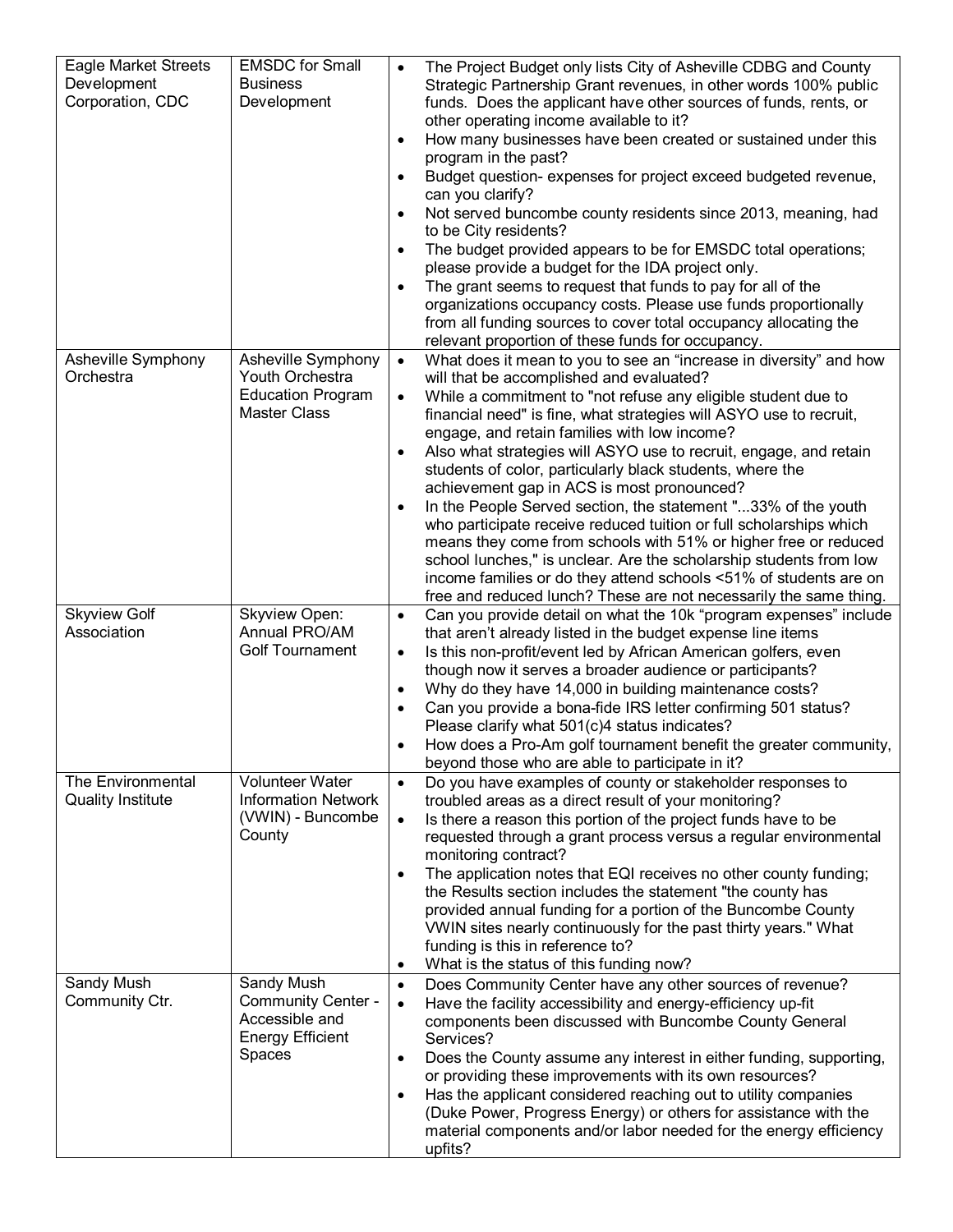|                                                              |                                                               | Overall operating expenses of the Sandy Mush community center,<br>$\bullet$<br>and other funding streams? As it looks, this request is the entire<br>budget of the center, and therefore over 30%? Okay, I think the<br>Other section may speak to this. Not evident on budget form<br>though.                                                                                                                                                                                                                                                                                                                                                                                                                                                                                                                                                                                                                                                                                                                                                                                                                                                                                                |
|--------------------------------------------------------------|---------------------------------------------------------------|-----------------------------------------------------------------------------------------------------------------------------------------------------------------------------------------------------------------------------------------------------------------------------------------------------------------------------------------------------------------------------------------------------------------------------------------------------------------------------------------------------------------------------------------------------------------------------------------------------------------------------------------------------------------------------------------------------------------------------------------------------------------------------------------------------------------------------------------------------------------------------------------------------------------------------------------------------------------------------------------------------------------------------------------------------------------------------------------------------------------------------------------------------------------------------------------------|
| One Youth At A Time,<br>Inc.                                 | Youth Mentoring,<br>Tutoring and<br><b>Outreach Education</b> | Can you provide more details about the short-term and long-term<br>$\bullet$<br>results and the process for tracking them? Use of surveys, for<br>example, given how often? Results you have seen from the past<br>years of the program?<br>In the budget, what does "programming" refer to?<br>$\bullet$<br>In 2020 your budget jumped from \$60,643 to \$117,400. What was<br>$\bullet$<br>the source of that increase in funding?<br>Are any of the funding sources listed as pending on the 2021<br>$\bullet$<br>budget actually committed or are all sources truly pending?<br>The grant proposal does not reflect an increase in the number of<br>$\bullet$<br>students who will be served by the program. Is the program at risk<br>of closing for lack of funds and this grant reflects an effort to sustain<br>a long-standing community resource?<br>What ways could the program enhance its evaluation to track<br>$\bullet$<br>outcomes related to the stated goals of academic success, self-<br>discipline, and self-esteem?<br>From where are students recruited for program participation?<br>$\bullet$<br>Are there opportunities for collaboration with their schools?<br>٠ |
| <b>Gladiator Sports</b>                                      | Capacity and<br>Accessibility<br>Enhancement                  | What percentage of participants are from Buncombe County?<br>$\bullet$<br>What type of feedback do you seek from the young men, and what<br>$\bullet$<br>are some of the measurable results of that you have so far<br>collected, i.e. what have you learned from it?<br>What percentage of participants live in Buncombe County?<br>$\bullet$<br>What efforts are you making to evaluate the effects of participation<br>$\bullet$<br>on the players?<br>The results expected for them are improved academic<br>$\bullet$<br>performance, increase graduation rates, improved conflict<br>resolution skills, and development of goal setting skills. How will<br>you evaluate achievement of these expected results?                                                                                                                                                                                                                                                                                                                                                                                                                                                                         |
| Asheville Area Arts                                          | Public Art                                                    | What if any progress has applicant made in identifying and securing<br>$\bullet$                                                                                                                                                                                                                                                                                                                                                                                                                                                                                                                                                                                                                                                                                                                                                                                                                                                                                                                                                                                                                                                                                                              |
| Council<br><b>Asheville Area Arts</b><br>Council             | Masterplan<br>Support for<br>Community<br>Initiatives         | funding commitments from other community entities or partners?<br>Could you provide one specific example of a project funded by the<br>$\bullet$<br>Arts Build Community Grant?; Arts council community based<br>projects                                                                                                                                                                                                                                                                                                                                                                                                                                                                                                                                                                                                                                                                                                                                                                                                                                                                                                                                                                     |
| Asheville Buncombe<br><b>Community Christian</b><br>Ministry | <b>ABCCM Code</b><br>Purple                                   | Western Carolina Rescue Ministries and Salvation Army no longer<br>$\bullet$<br>accept males?<br>What constitutes a Code Purple day?<br>$\bullet$<br>What is HMIS?<br>$\bullet$<br>Did ABCCM start Habitat for Humanity?<br>$\bullet$<br>Will ABCCM consider identifying some basic demographic<br>$\bullet$<br>information on Code Purple beneficiaries in order to be in a better<br>position to identify key data for planning and evaluation?<br>Are there any recurring sources of funds - City of Asheville,<br>$\bullet$<br>Buncombe County, Community Development, etc. - that might be<br>more appropriate to fund this kind of need?<br>Given that the demand for Code Purple is based largely on factors<br>$\bullet$<br>(weather) outside anyone's control, could Code Purple be<br>incorporated into a larger housing and homelessness prevention<br>effort?                                                                                                                                                                                                                                                                                                                     |
| Asheville Buncombe<br><b>Community Christian</b><br>Ministry | Transformation<br>Village for Women<br>and Children           | Can the applicant provide a more detailed project budget, rather<br>$\bullet$<br>than simply identifying Construction Costs for Phase 1?<br>Can the applicant provide more detail on the nature of the funding<br>$\bullet$<br>commitments, specifically the status of the campaign: are these<br>funds all pledged to date, and where in the process of being<br>collected by ABCCM are they?                                                                                                                                                                                                                                                                                                                                                                                                                                                                                                                                                                                                                                                                                                                                                                                                |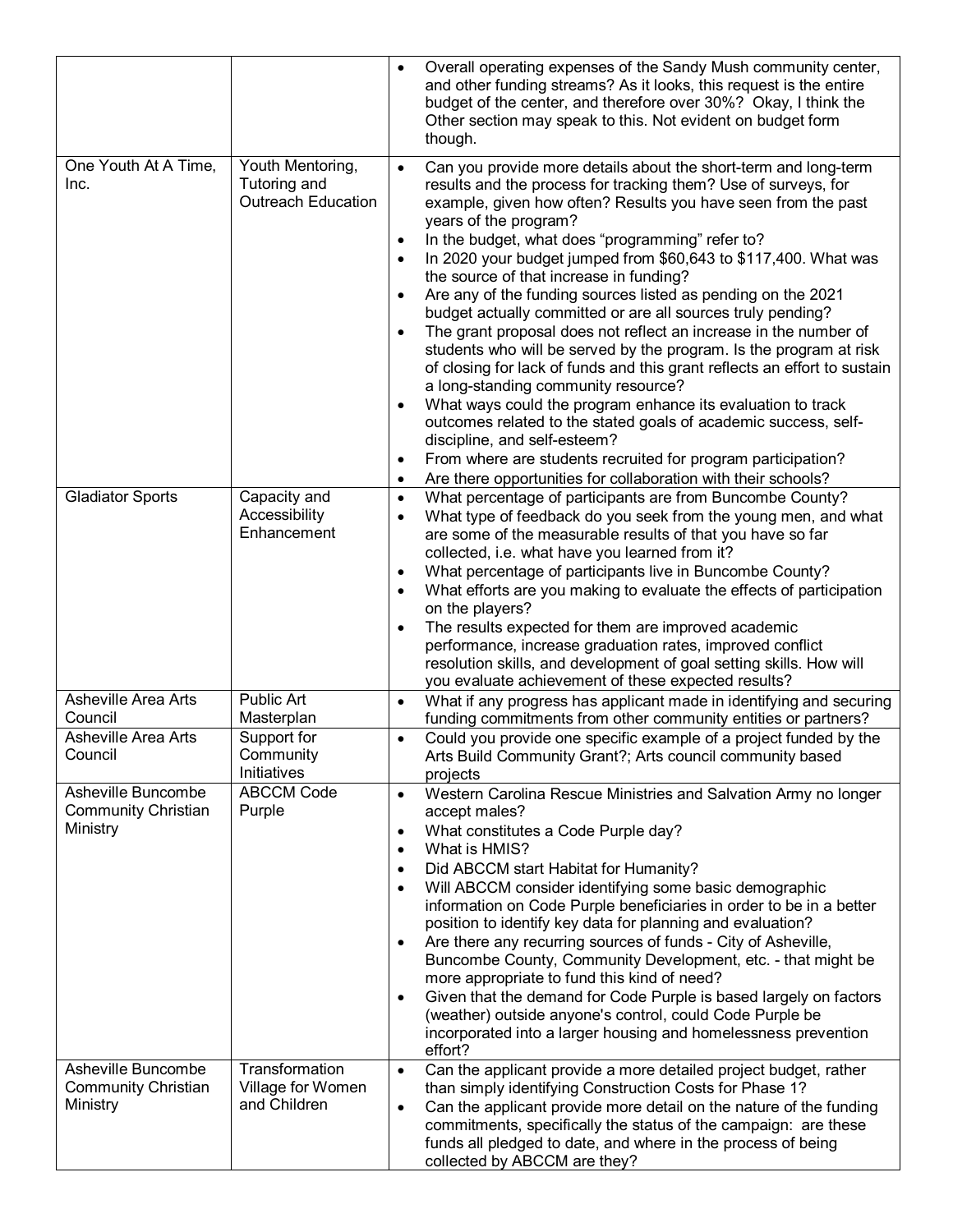|                                                                                           |                                                                                                 | Provide more information on the Steps to Success model. Which<br>$\bullet$<br>industry experts supported its development? Is it an evidence-<br>based model with proven effectiveness?                                                                                                                                                                                                                                                                                                                                                                                                                                                                                                                                                                                                                                                                                                                                                                                                                                                                                                                                                                                                                                                                                                                                                     |
|-------------------------------------------------------------------------------------------|-------------------------------------------------------------------------------------------------|--------------------------------------------------------------------------------------------------------------------------------------------------------------------------------------------------------------------------------------------------------------------------------------------------------------------------------------------------------------------------------------------------------------------------------------------------------------------------------------------------------------------------------------------------------------------------------------------------------------------------------------------------------------------------------------------------------------------------------------------------------------------------------------------------------------------------------------------------------------------------------------------------------------------------------------------------------------------------------------------------------------------------------------------------------------------------------------------------------------------------------------------------------------------------------------------------------------------------------------------------------------------------------------------------------------------------------------------|
| <b>Just Economics</b>                                                                     | Pathways to<br><b>Economic Mobility</b>                                                         | Does the Pathways to Economic Mobility project follow any<br>$\bullet$<br>established models or best-practice design?                                                                                                                                                                                                                                                                                                                                                                                                                                                                                                                                                                                                                                                                                                                                                                                                                                                                                                                                                                                                                                                                                                                                                                                                                      |
| Under One Sky Village<br>Foundation                                                       | <b>Bridging over</b><br>Trauma with<br>Mentors for Youth in<br><b>Foster Care</b>               | It's not clear from the budget narrative what the \$10,000 in funds<br>$\bullet$<br>listed under Client support will be used for.<br>Clarify how the goals can be accomplished based on a minimum of<br>$\bullet$<br>only 1 mentor-youth meeting a month.<br>Did the sale of property cover last fiscal year's budget gap, or also<br>$\bullet$<br>provide some unrestricted funds to cover operations while building<br>donor base and grants?                                                                                                                                                                                                                                                                                                                                                                                                                                                                                                                                                                                                                                                                                                                                                                                                                                                                                            |
| <b>WNC Communities</b>                                                                    | Agricultural and<br><b>Community Service</b><br>Initiatives                                     | What is a Journey scholarship?<br>$\bullet$                                                                                                                                                                                                                                                                                                                                                                                                                                                                                                                                                                                                                                                                                                                                                                                                                                                                                                                                                                                                                                                                                                                                                                                                                                                                                                |
| Pisgah Legal Services                                                                     | Legal Services for<br>Children and<br>Families in<br><b>Buncombe County</b>                     | Are there best practice standards or implementation models that<br>$\bullet$<br>PLS follows in its work?                                                                                                                                                                                                                                                                                                                                                                                                                                                                                                                                                                                                                                                                                                                                                                                                                                                                                                                                                                                                                                                                                                                                                                                                                                   |
| <b>Asheville Community</b><br>Theatre                                                     | <b>Removing Barriers</b><br>to Connect all<br>Children in Summer<br>Camp Program                | Hire one summer camp instructor with a youth counseling<br>$\bullet$<br>background (preferably in an education setting) (\$3,520 @ \$20/hr;<br>4 weeks at 8 hours per day for 5 days plus 2 planning days)<br>2. Hire one Spanish-speaking summer camp instructor (\$2,640 @<br>\$15/hr; 4 weeks at 8 hours per day for 5 days plus 2 planning days)<br>Why does the first counselor earn \$5 more per hour? If the<br>Spanish-speaking counselor possesses a youth counseling<br>background, will they be paid at \$20/hr.?<br>If this project is for 2 summer camp sessions, how might it impact<br>$\bullet$<br>services offered by ACT the remainder of the year?<br>What strategies will ACT use to recruit Spanish-speaking students<br>$\bullet$<br>to enroll in the camp?<br>How will the new staff be incorporated into the camp structure to<br>$\bullet$<br>ensure that campers take full advantage of their supports/services?<br>How will ACT develop an evaluation for the success of this project<br>$\bullet$<br>that is more specific that using surveys already in use?<br>Would like to know more about the applicants plans for outreach to<br>$\bullet$<br>the Latino Community - how will this be undertaken?<br>Are there other minority populations that the applicant is interested<br>$\bullet$<br>in expanding? |
| CCCS of WNC, Inc.<br><b>DBA OnTrack</b><br><b>Financial Education &amp;</b><br>Counseling | Free Tax<br>Preparation through<br>Volunteer Income<br><b>Tax Assistance</b><br>(VITA)          | What are Pisgah Legal and MAHEC's VITA programs/sites?<br>$\bullet$<br>Are they part of On Ttrack's program, or developing separately?<br>$\bullet$                                                                                                                                                                                                                                                                                                                                                                                                                                                                                                                                                                                                                                                                                                                                                                                                                                                                                                                                                                                                                                                                                                                                                                                        |
| Asheville Grown<br><b>Business Alliance</b>                                               | Growing the Go<br>Local Movement to<br>build a sustainable<br>and equitable<br>regional economy | Is it okay that go local is the applicant but Mtn Bizworks the fiscal<br>$\bullet$<br>agent? Should we not be considering this as a Mtn Bizworks<br>request for the go local program? How does that impact its<br>competitiveness with other grants in this process, if it does?<br>Does shared profits go to Buncombe County Schools or just<br>$\bullet$<br>Asheville City?<br>How many member orgs are outside Asheville City?<br>$\bullet$<br>What is the demographic of people who buy go local cards?<br>$\bullet$<br>What are the benefits of the card?<br>$\bullet$<br>What is Descubre Asheville?<br>$\bullet$<br>Is the project applicant considering formation of its own non-profit<br>$\bullet$<br>organization?                                                                                                                                                                                                                                                                                                                                                                                                                                                                                                                                                                                                              |
| The Mediation Center                                                                      | <b>Family Visitation</b><br>Program                                                             | The focus of the program is on achieving results for victims of<br>$\bullet$<br>domestic violence and sexual assault by holding visits for the<br>noncustodial parents of their children as ordered by the court.<br>Considering that this project also makes meaningful contact with<br>perpetrators voluntarily coming into the building to have visits with                                                                                                                                                                                                                                                                                                                                                                                                                                                                                                                                                                                                                                                                                                                                                                                                                                                                                                                                                                             |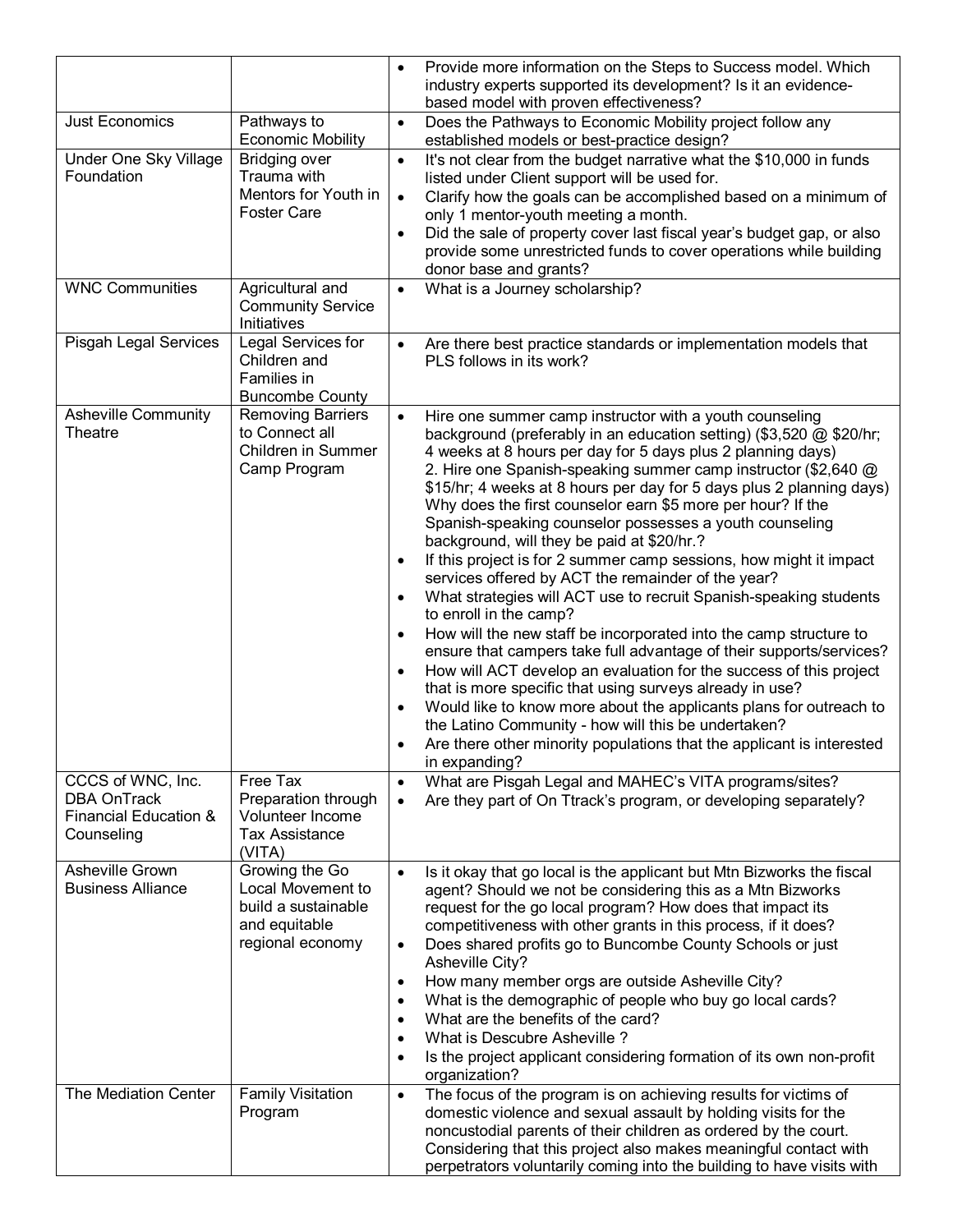|                                               |                                            | their children, could you imagine offering supports to them for<br>strengthening their parenting skills? For addressing their<br>challenges?                                                                                                                                                                |
|-----------------------------------------------|--------------------------------------------|-------------------------------------------------------------------------------------------------------------------------------------------------------------------------------------------------------------------------------------------------------------------------------------------------------------|
|                                               |                                            | The budget shows \$12,000 however the grant request is for<br>\$15,000. Please clarify                                                                                                                                                                                                                      |
|                                               |                                            | Can you clarify the uncertainty about NC Governor's Crime<br>Commission funding to support the Family Visitation Program?<br>You indicate that it is 25% received and 75% pending<br>Only \$12,000 of grant funds are allocated on proposed project                                                         |
|                                               |                                            | expenses for FY2021, but \$15,000 is the amount of the request.<br>Where will the other \$3,000 go?                                                                                                                                                                                                         |
| The Mediation Center                          | <b>Increased Capacity</b><br>for Community | How will you recruit rural volunteer mediators and will this be a<br>$\bullet$<br>result you can evaluate as part of the project?                                                                                                                                                                           |
|                                               | Mediation                                  | What strategies will you use to recruit rural mediators?<br>$\bullet$<br>What lessons have you learned about the barriers to having rural<br>$\bullet$                                                                                                                                                      |
|                                               |                                            | residents serve as mediators?<br>How will you ensure that rural community members receive                                                                                                                                                                                                                   |
|                                               |                                            | increased services?<br>Will you ask clients where they live and create slots only for rural                                                                                                                                                                                                                 |
|                                               |                                            | residents?<br>With an existing waitlist, how will you ensure that AVL residents                                                                                                                                                                                                                             |
|                                               |                                            | don't take the lion's share of the new capacity?                                                                                                                                                                                                                                                            |
|                                               |                                            | How will you decide where to locate the rural office - a Black<br>$\bullet$<br>Mountain office would be far away from Weaverville and Candler?                                                                                                                                                              |
| Asheville Youth<br>Football &                 | Asheville Youth<br>Football &              | Is this a 501 c3 organization?<br>$\bullet$<br>Provide a more detailed budget that breaks out the various costs<br>$\bullet$                                                                                                                                                                                |
| <b>Cheerleading League</b>                    | Cheerleading                               | associated with the program                                                                                                                                                                                                                                                                                 |
|                                               | League                                     | Can the applicant provide the IRS letter in a standard (pdf, word,<br>$\bullet$<br>etc.) format so that it is viewable?                                                                                                                                                                                     |
|                                               |                                            | Can the applicant complete the budget form?<br>$\bullet$                                                                                                                                                                                                                                                    |
|                                               |                                            | Is this a better fit for the City of Asheville or for a county reaction<br>$\bullet$<br>project?                                                                                                                                                                                                            |
|                                               |                                            | Can you provide budget details for other funding sources<br>mentioned in grant narrative? Concessions, fees for participating,                                                                                                                                                                              |
|                                               |                                            | private donations that cover fees for hardship, cost of travel, etc?                                                                                                                                                                                                                                        |
| <b>YWCA of Asheville</b><br>and Western North | Getting Ahead in a<br>Just Getting By      | How many people are expected to be served by this project?<br>$\bullet$<br>If this project is a continuation, what results have you                                                                                                                                                                         |
| Carolina                                      | World                                      | observed/reported in the past?<br>Budget: can you list revenue sources/amounts that allow you to                                                                                                                                                                                                            |
|                                               |                                            | cover the expenses of the program?                                                                                                                                                                                                                                                                          |
|                                               |                                            | Is the coordinator the only personnel covered for this project (with<br>$\bullet$<br>salary and fringe equal to ~\$122K per year?)                                                                                                                                                                          |
|                                               |                                            | How much is the stipend?<br>٠                                                                                                                                                                                                                                                                               |
|                                               |                                            | What is the overall budget picture for the YW?<br>Ruby Payne's model for addressing poverty has received criticism                                                                                                                                                                                          |
|                                               |                                            | for using a deficit-based approach and relying on stereotypes that<br>make broad generalizations about people experiencing poverty. In<br>the YW's experience offering this program, how does it ensure that                                                                                                |
|                                               |                                            | participants feel empowered?<br>Please provide more information about the two tracks of the<br>program. Is the micro-level made up of the 40-hour workshop? Are<br>participants then enrolled in the second track to join community<br>task forces, boards, etc? What is the structure of the second track? |
|                                               |                                            | Is this when participants receive 18 months of case management?<br>Does the YWCA have evaluation results from program alumni to<br>$\bullet$<br>demonstrate the effectiveness of the program? Could you provide it                                                                                          |
|                                               |                                            | to the committee?<br>Are there opportunities for YWCA/GA to collaborate more formally<br>with MOM, LW, and FSS to link services so that they are not all                                                                                                                                                    |
|                                               |                                            | offering similar programming? What does it mean for GA to cross                                                                                                                                                                                                                                             |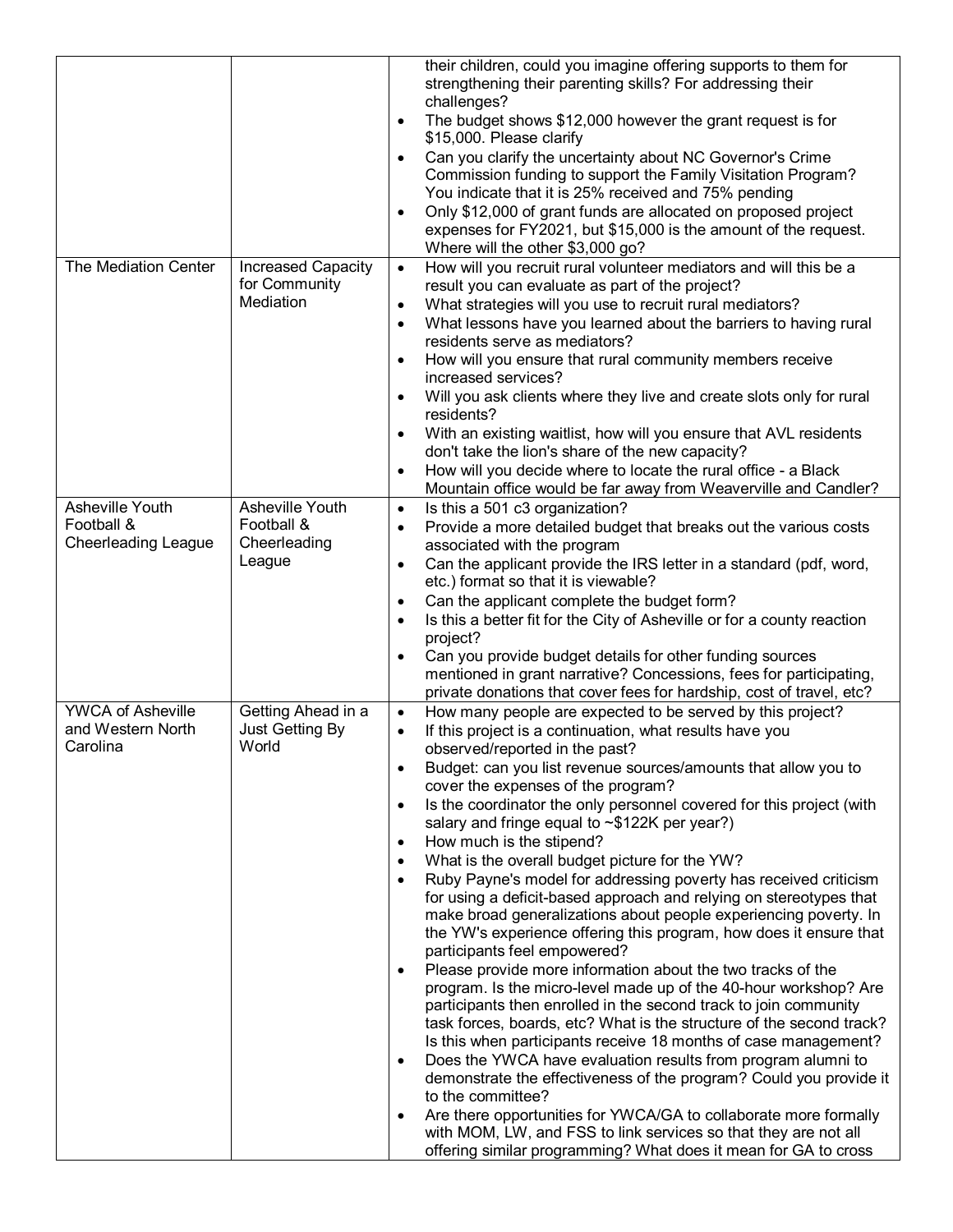|                                                           |                                                                                         | refer with MOM and LW - are participants receiving a duplication of<br>service?<br>The budget does not include sources of funding described in the<br>$\bullet$<br>narrative. Are the sources described confirmed or are they<br>pending? The budget also denotes a negative revenue for FY20<br>while the response to "Sustainability" indicates receipt of over<br>\$700,000 in the past three years. What is the YWCA's current<br>situation in terms of funds for operations?<br>Does the YWCA receive other funding from the county?<br>You reference 18 months of care management for your participants<br>$\bullet$<br>and outcomes measurement every six months. Can you either<br>shorten the outcome measurement cycle and/or repeat the<br>measure more frequently if needed in order to demonstrate<br>progress and accountability of grant funds?<br>The budget section makes mention of a shortfall in the current fiscal<br>$\bullet$<br>year. Does the organization have a plan to make this up? If so,<br>how?<br>Are the "results" percentages based on past results? Or are they<br>$\bullet$<br>targeted results? |
|-----------------------------------------------------------|-----------------------------------------------------------------------------------------|---------------------------------------------------------------------------------------------------------------------------------------------------------------------------------------------------------------------------------------------------------------------------------------------------------------------------------------------------------------------------------------------------------------------------------------------------------------------------------------------------------------------------------------------------------------------------------------------------------------------------------------------------------------------------------------------------------------------------------------------------------------------------------------------------------------------------------------------------------------------------------------------------------------------------------------------------------------------------------------------------------------------------------------------------------------------------------------------------------------------------------------|
|                                                           |                                                                                         | Where are the "other funds" coming from in the budget?<br>$\bullet$                                                                                                                                                                                                                                                                                                                                                                                                                                                                                                                                                                                                                                                                                                                                                                                                                                                                                                                                                                                                                                                                   |
| <b>YWCA of Asheville</b><br>and Western North<br>Carolina | <b>YWCA Swim Equity</b><br>Program                                                      | Can you list other funding sources, pending or committed, that<br>$\bullet$<br>make up the "other funds" needed for full cost of project?<br>Can you provide detail about the personnel covered with these<br>$\bullet$<br>funds?                                                                                                                                                                                                                                                                                                                                                                                                                                                                                                                                                                                                                                                                                                                                                                                                                                                                                                     |
|                                                           |                                                                                         | How many Buncombe (non-City) students served?<br>$\bullet$<br>What methods for swim instruction will YWCA use?<br>$\bullet$                                                                                                                                                                                                                                                                                                                                                                                                                                                                                                                                                                                                                                                                                                                                                                                                                                                                                                                                                                                                           |
|                                                           |                                                                                         | How are instructors trained and certified for teaching?<br>$\bullet$<br>How is transportation structured for students from AVL City<br>$\bullet$<br>Preschool to get to the YW for swim lessons?                                                                                                                                                                                                                                                                                                                                                                                                                                                                                                                                                                                                                                                                                                                                                                                                                                                                                                                                      |
|                                                           |                                                                                         | Please provide a budget for the Swim Equity program. The budget<br>$\bullet$<br>included does not provide information on the costs for this program<br>alone.                                                                                                                                                                                                                                                                                                                                                                                                                                                                                                                                                                                                                                                                                                                                                                                                                                                                                                                                                                         |
|                                                           |                                                                                         | Please provide more information about the 2020 YWCA budget<br>$\bullet$<br>amount. It is listed as negative \$275,502. Why does the<br>organization have a negative number listed for the current year's<br>budget?                                                                                                                                                                                                                                                                                                                                                                                                                                                                                                                                                                                                                                                                                                                                                                                                                                                                                                                   |
| <b>Babies Need Bottoms</b>                                | Supporting<br>resilience through<br>basic needs:<br>Investing in<br>vulnerable families | Given that Ingles - multistate grocery chain is headquartered in our<br>$\bullet$<br>County - has BNB considered requesting sponsorship, funding,<br>and/or donations from them, and/or pursued other big box<br>(Walmart, Target) or grocery (Publix, Fresh Market, Harris Teeter,<br>Food Lion, ) stores for a funding or product support?                                                                                                                                                                                                                                                                                                                                                                                                                                                                                                                                                                                                                                                                                                                                                                                          |
|                                                           | with diapering<br>supplies.                                                             | The overhead costs for the project are significant. Are there<br>$\bullet$<br>strategies BNB could employ to maximize the funds used to<br>purchase diapers for families?                                                                                                                                                                                                                                                                                                                                                                                                                                                                                                                                                                                                                                                                                                                                                                                                                                                                                                                                                             |
| Appalachian                                               | <b>Building on</b>                                                                      | Are there any models that this project follows that have evidence of<br>$\bullet$                                                                                                                                                                                                                                                                                                                                                                                                                                                                                                                                                                                                                                                                                                                                                                                                                                                                                                                                                                                                                                                     |
| Sustainable<br>Agriculture Project                        | Success:<br><b>Supporting Working</b><br>Farms Through<br>Local Food<br>Connections     | effectiveness?<br>The proposal mentions the addition of the Double SNAP program;<br>$\bullet$<br>however, this component is not included in the description of the<br>project. Will Double SNAP be a focus of the project?                                                                                                                                                                                                                                                                                                                                                                                                                                                                                                                                                                                                                                                                                                                                                                                                                                                                                                            |
| <b>Montford Park Players</b>                              | Accessible Parking<br>Lot Project                                                       | What strategies and actions will MPP use to engage the limited<br>$\bullet$<br>mobility community?                                                                                                                                                                                                                                                                                                                                                                                                                                                                                                                                                                                                                                                                                                                                                                                                                                                                                                                                                                                                                                    |
|                                                           |                                                                                         | How will MPP increase the likelihood that people make use of the<br>$\bullet$<br>new amenity?                                                                                                                                                                                                                                                                                                                                                                                                                                                                                                                                                                                                                                                                                                                                                                                                                                                                                                                                                                                                                                         |
|                                                           |                                                                                         | Has applicant engaged the City of Asheville Parks and Recreation<br>$\bullet$<br>Department on this project to determine its interests and find out if<br>there are any City resources (manpower, supplies, and/or funds)                                                                                                                                                                                                                                                                                                                                                                                                                                                                                                                                                                                                                                                                                                                                                                                                                                                                                                             |
|                                                           |                                                                                         | that can be contributed, given that this is City-owned property?                                                                                                                                                                                                                                                                                                                                                                                                                                                                                                                                                                                                                                                                                                                                                                                                                                                                                                                                                                                                                                                                      |
|                                                           |                                                                                         | How many people attend your seasonal shows each year?<br>٠<br>How does the \$25k requested fit into the overall \$100k project<br>$\bullet$<br>budget? Unclear on what's pending and how this request fits in.                                                                                                                                                                                                                                                                                                                                                                                                                                                                                                                                                                                                                                                                                                                                                                                                                                                                                                                        |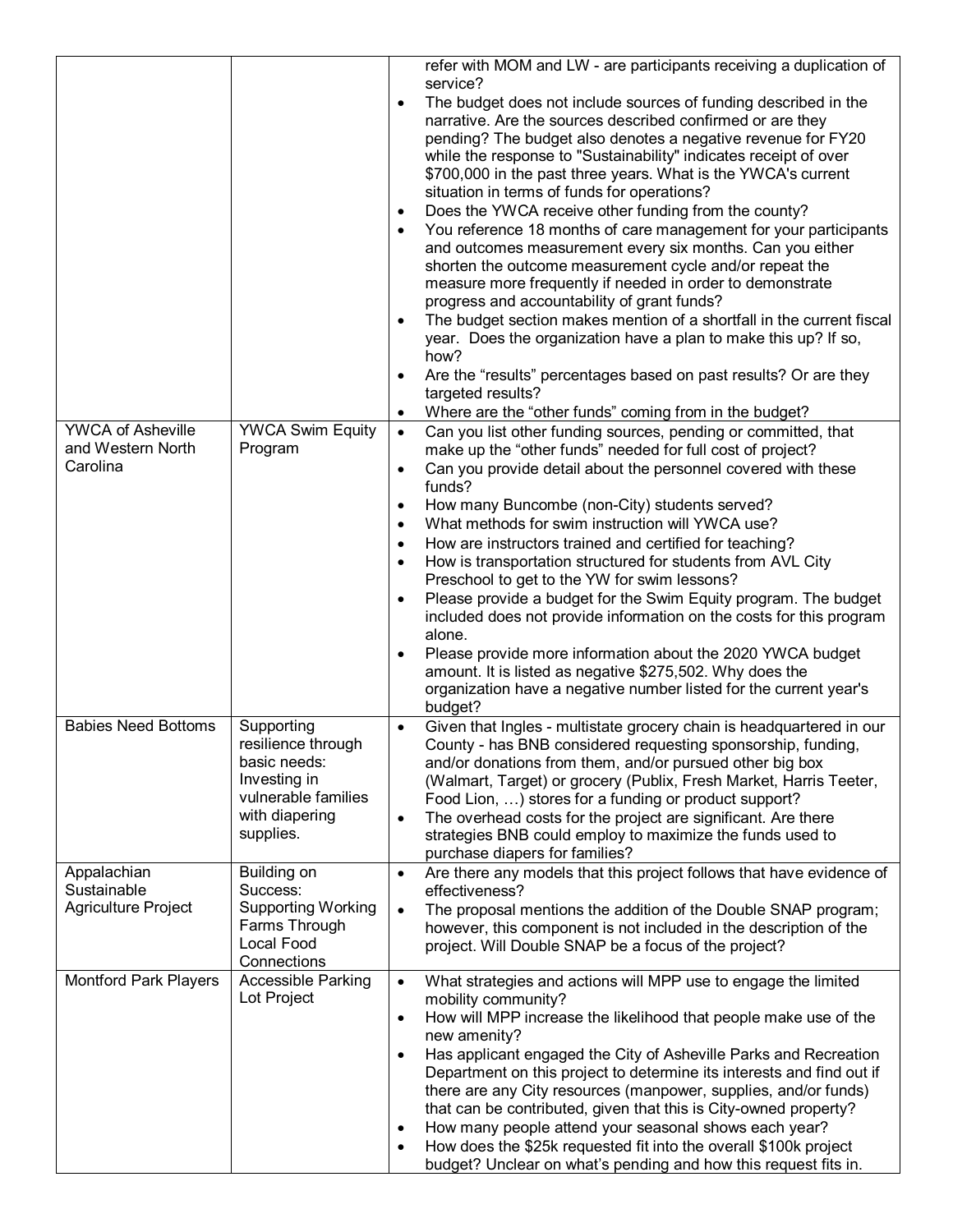| <b>YMI Cultural Center</b><br>Children<br>First/Communities in<br>Schools of Buncombe<br>County | The Hand-Up<br>Project<br><b>Student Support</b><br><b>Specialists</b><br>Attendance,<br>Behavior, | How many people are served by the programs of this request?<br>$\bullet$<br>Can you explain the significant budget increase between FY20 and<br>$\bullet$<br>FY21?<br>What are the renovations to the YMI?<br>$\bullet$<br>The scope of the grant project is broad without details about the<br>$\bullet$<br>implementation of programming funded by it. Could YMI go deeper<br>on a smaller number of elements of this grant project rather than<br>going broadly on all areas listed? This could allow for deeper<br>evaluation efforts and clearer implementation plans.<br>With such a large expected growth in total budget for the YMI, how<br>٠<br>will the agency ensure implementation of this grant project while<br>also scaling up in other agency operations?<br>What are the expected interventions the SSS is expected to do for<br>$\bullet$<br>each of their 150 students on caseloads (ie, minimum number of<br>student meetings, home visits, etc)?                                                                                                                                                                                                                                                                                                                                             |
|-------------------------------------------------------------------------------------------------|----------------------------------------------------------------------------------------------------|--------------------------------------------------------------------------------------------------------------------------------------------------------------------------------------------------------------------------------------------------------------------------------------------------------------------------------------------------------------------------------------------------------------------------------------------------------------------------------------------------------------------------------------------------------------------------------------------------------------------------------------------------------------------------------------------------------------------------------------------------------------------------------------------------------------------------------------------------------------------------------------------------------------------------------------------------------------------------------------------------------------------------------------------------------------------------------------------------------------------------------------------------------------------------------------------------------------------------------------------------------------------------------------------------------------------|
|                                                                                                 | Coursework +<br>Parent Engagement<br>Improvement                                                   |                                                                                                                                                                                                                                                                                                                                                                                                                                                                                                                                                                                                                                                                                                                                                                                                                                                                                                                                                                                                                                                                                                                                                                                                                                                                                                                    |
| <b>Mission Health</b><br>System                                                                 | <b>Mission Possible</b>                                                                            | How will this project be administered in a non-profit setting now that<br>$\bullet$<br>Mission is owned by a for-profit entity?<br>Can you specifically document the \$60,000 in lost time used to<br>$\bullet$<br>offset costs of the Program?<br>Is this project impacted by recent changes to cancer<br>$\bullet$<br>services/provider participation?<br>Has the county supported this effort in the past with matching funds<br>$\bullet$<br>for the project or is this request a direct result of for-profit change at<br>hospital?<br>No current fiscal agent? Which agencies are you confident would<br>٠<br>take on this role if funded and could they provide a letter of intent?<br>Provide us with the nonprofit fiscal agent for this grant, including<br>board of directors information for the project.<br>Would you consider offering the stipend to students with limited<br>٠<br>financial resources only as a way to reduce the cost of the<br>program?<br>Do you offer additional opportunities for youth with an interest in<br>٠<br>healthcare that are longer than the 2-3 weeks that this program<br>supports? If so, do you see this program as potentially being a<br>feeder to identify youth who are good candidates for further<br>supporting programming (internships, co-ops, etc.)? |
| Folk Heritage<br>Committee                                                                      | "Shindig on the<br>Green" presented<br>by the Folk Heritage<br>Committee                           | We need non-profit documentation letter.<br>$\bullet$<br>We need a list of the Board of Directors.<br>$\bullet$<br>Do your surveys capture where people come from at all? Ex, from<br>$\bullet$<br>our neighboring rural communities?<br>Provide a full budget for the Shindig on the Green.<br>$\bullet$<br>Can you provide additional information on the status/standing of the<br>$\bullet$<br>organization? Is it incorporated as a stand-alone entity or does it<br>exist underneath another organization or entity?                                                                                                                                                                                                                                                                                                                                                                                                                                                                                                                                                                                                                                                                                                                                                                                          |
| Eliada Homes, Inc                                                                               | Eliada Students<br>Training for<br>Advancement                                                     | A question of scale: you mention in your application that if you are<br>$\bullet$<br>partially funded, you can/will reduce the # of care managers and<br>participants. Your application for \$25,000 in County investment<br>targets serving 30 youth. Is there a greater number of youth in the<br>community who are eligible/ in need of participating in the ESTA<br>program? Or in other words, what percentage of the demand for<br>this are you expecting to meet with the project you have proposed?<br>Can it be scaled up to serve more (with a greater commitment of<br>٠<br>funds)?<br>Why has the reimbursement for other county funds fallen so short<br>٠<br>of those awards?<br>How long has ESTA been running?                                                                                                                                                                                                                                                                                                                                                                                                                                                                                                                                                                                     |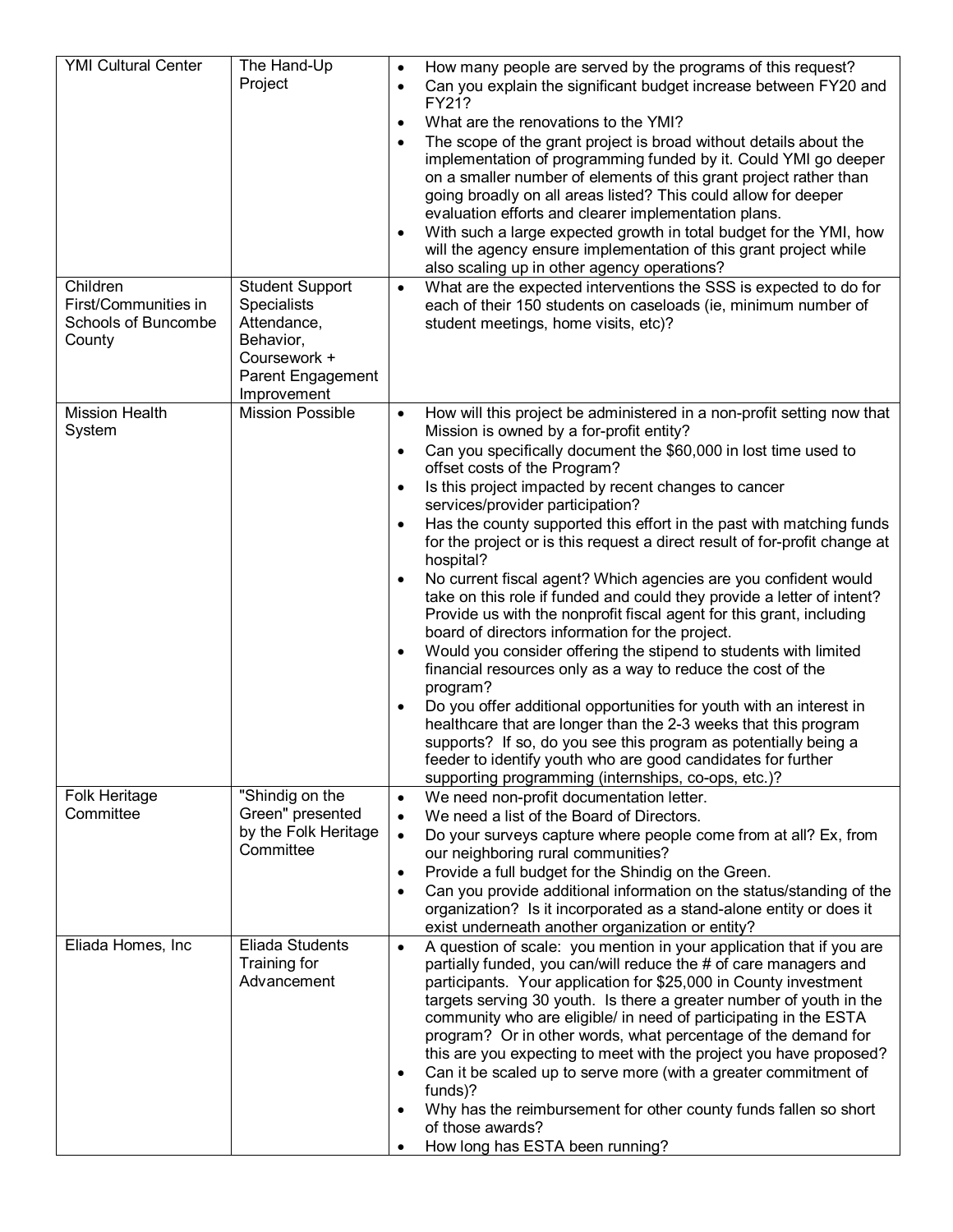|                             |                                   | $\bullet$ | What percentage of referred youth accept services and complete                                                                                                       |
|-----------------------------|-----------------------------------|-----------|----------------------------------------------------------------------------------------------------------------------------------------------------------------------|
|                             |                                   | ٠         | the program?<br>What are the primary strategies to engage youth in the program?                                                                                      |
| <b>Bountiful Cities</b>     | <b>School Gardens</b>             | $\bullet$ | Does FEAST or Grass to Greens follow an evidence-based model?                                                                                                        |
|                             | Maintenance                       | $\bullet$ | Does Bountiful Cities have any results data from the current use of                                                                                                  |
|                             | Project                           |           | FEAST in the schools?                                                                                                                                                |
|                             |                                   | $\bullet$ | Has FEAST a system for capturing evaluation data?                                                                                                                    |
| Asheville Art Museum        | Asheville Art<br>Museum 5th Grade | $\bullet$ | What happens to this project if not funded by this committee in<br>FY21?                                                                                             |
|                             | <b>Field Trips</b>                | $\bullet$ | What planning activities have you engaged in with BCS staff to set<br>the stage for the project?                                                                     |
|                             |                                   | $\bullet$ | What level of commitment do you have from BCS that all 5th                                                                                                           |
| <b>YTL Training Program</b> | Learning and                      |           | graders will go on the field trip?<br>Sounds like there are some ideas of who to collaborate with. Are                                                               |
|                             | <b>Growing Together</b>           | $\bullet$ | there any artists groups, other mentoring programs, or community<br>agencies already involved? Support from Buncombe County<br>Schools?                              |
|                             |                                   | ٠         | How are participating students identified and engaged?                                                                                                               |
|                             |                                   |           | What is the 7.5k for contracts about?<br>Will the Learning and Growing Together program follow a particular                                                          |
|                             |                                   |           | model?                                                                                                                                                               |
|                             |                                   |           | Have you identified partners in the community that can elevate the                                                                                                   |
|                             |                                   |           | platform of the AVL Children and Youth of Color Advisory Council?                                                                                                    |
|                             |                                   |           | Whose buy in and partnership will support the successful adoption<br>of their community recommendations?                                                             |
|                             |                                   |           | Do you consider this project and the efforts of your organization to                                                                                                 |
|                             |                                   |           | be similar to and consistent with (any) other organizations in the                                                                                                   |
|                             |                                   |           | area?                                                                                                                                                                |
|                             |                                   |           | Have you thought about coordinating efforts, and/or even<br>consolidating your non-profit organization with others efforts who<br>are so closely aligned with yours? |
| Project Lighten Up          | Project Lighten Up                | $\bullet$ | Could not see if they received other funding from Buncombe Cty.                                                                                                      |
|                             | Community                         | $\bullet$ | Please provide the annual budget amount for GBTTB in the budget                                                                                                      |
|                             | Summer Day Camp                   |           | form at the bottom.                                                                                                                                                  |
|                             |                                   |           | Can the applicant provide copy of IRS-issued letter confirming<br>501(c)3 or other non-profit organization status has been approved?                                 |
|                             |                                   |           | Was 2019 the first year of the summer camp project?                                                                                                                  |
|                             |                                   |           | Has the applicant considered seeking donations of materials like                                                                                                     |
| Ravenscroft Reserve         | Ravenscroft                       | $\bullet$ | computers/Chromebooks from private businesses or companies?<br>How are the listed partners involved in the project?                                                  |
| Initiative,                 | Reserve Initiative                | $\bullet$ | What is the adopted budget amount for the fiscal year?                                                                                                               |
| MountainTrue is our         |                                   | $\bullet$ | What is the amount of funds currently secured through Gofundme?                                                                                                      |
| fiscal sponsor              |                                   | $\bullet$ | What is the appraised amount of the property?                                                                                                                        |
|                             |                                   |           | What kind of conservation easement?                                                                                                                                  |
|                             |                                   |           | Have you worked with Buncombe County Soil and Water to                                                                                                               |
|                             |                                   |           | coordinate this?                                                                                                                                                     |
|                             |                                   |           | Should Mountain True be submitting the application, and providing<br>a 5013c verification and board list?                                                            |
|                             |                                   |           | Funds for this 50% discount on this land purchase have to be                                                                                                         |
|                             |                                   |           | raised in 90 days? If not, then what?                                                                                                                                |
|                             |                                   | $\bullet$ | Will seller look for other buyers to develop it?                                                                                                                     |
|                             |                                   |           | What is current use of the property?                                                                                                                                 |
|                             |                                   |           | Is Asheville City involved?<br>Is this part of a broader development for urban forestry plan in city?                                                                |
|                             |                                   |           | Implementation plans for management of the land trust if                                                                                                             |
|                             |                                   |           | purchased?                                                                                                                                                           |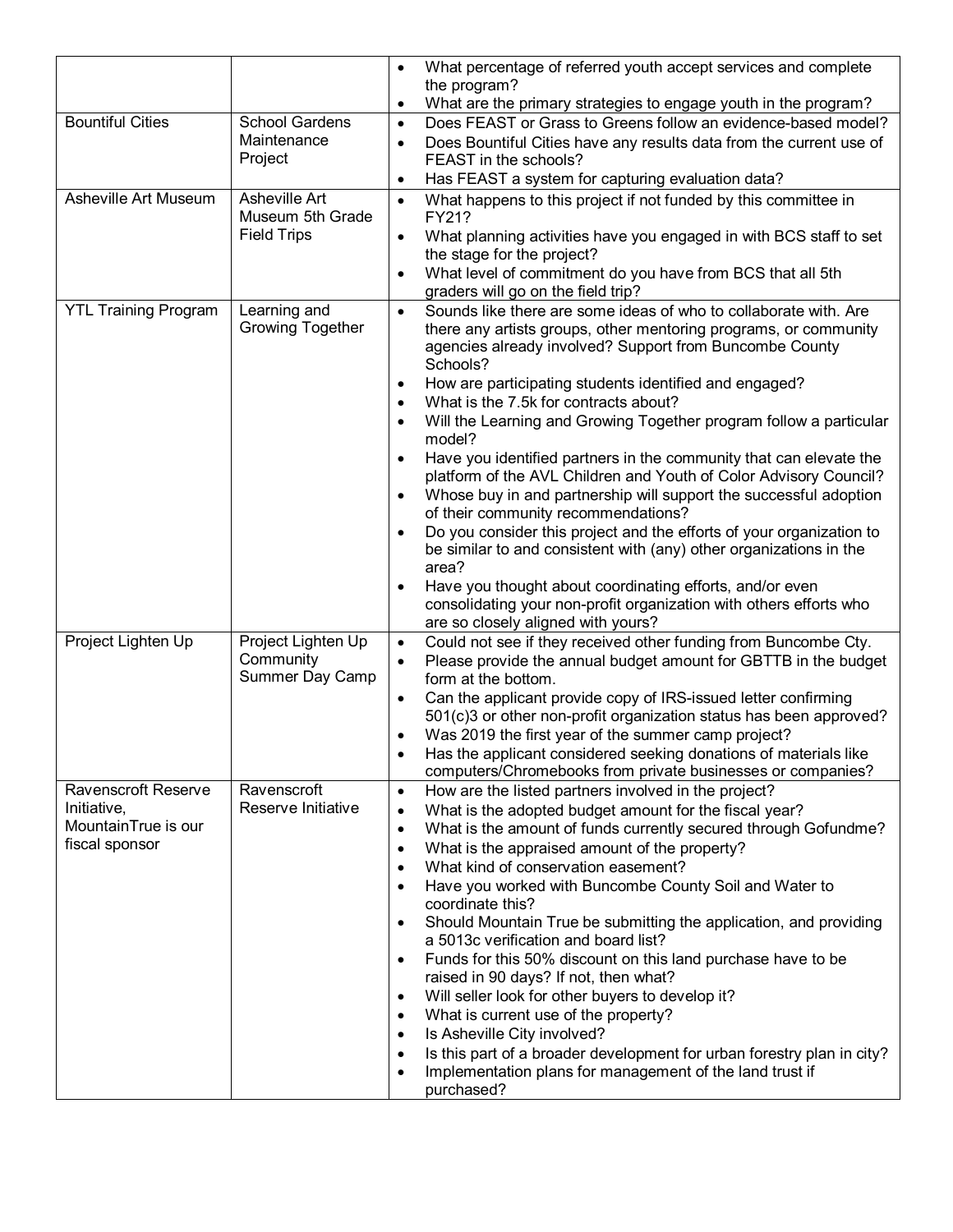| Western Carolina<br>Rescue Ministries/ 101<br>Kids    | 101 Kids/ Impact<br>Festivals, Camps &<br><b>Retreats</b>                                  | Do you have a system in place to support the measurement of<br>$\bullet$<br>contacts with youth, baseline/pre- and post-interaction progress/<br>results, and/or surveys of members or other partners in your<br>programs to assess the effectiveness of programs, identify further<br>needs, etc.?<br>What is KAA camp?<br>$\bullet$<br>How does it differ from Impact Retreats?<br>$\bullet$<br>How many events in total are part of this project for the year?<br>$\bullet$<br>Is Abbas House funded by the county?<br>$\bullet$<br>What are Google forms?<br>$\bullet$<br>The collaborators for the organization are many and effective.<br>$\bullet$<br>Could you provide a more focused description of the projects these<br>$\bullet$<br>funds will support - when is the camp? When will the festival take<br>place? What is the retreat and who attends? What outcomes do<br>you expect from these specific activities? How will you measure<br>those outcomes? |
|-------------------------------------------------------|--------------------------------------------------------------------------------------------|--------------------------------------------------------------------------------------------------------------------------------------------------------------------------------------------------------------------------------------------------------------------------------------------------------------------------------------------------------------------------------------------------------------------------------------------------------------------------------------------------------------------------------------------------------------------------------------------------------------------------------------------------------------------------------------------------------------------------------------------------------------------------------------------------------------------------------------------------------------------------------------------------------------------------------------------------------------------------|
| <b>Mountain BizWorks</b>                              | <b>Growing Diverse</b><br><b>Small Businesses</b><br>and Jobs in<br><b>Buncombe County</b> | With a goal of supporting entrepreneurs of color, who are the<br>$\bullet$<br>primary collaborators on the project that are local conveners of<br>Asheville's black community and other communities of color?<br>Based on the figures you provided, the organization generated a<br>$\bullet$<br>surplus in 2019. Can you provider some more information about<br>your sources of income/revenue and what, if any, portion of them<br>you are willing to contribute to this project?<br>How did you choose those results, based on past performance of<br>$\bullet$<br>this or similar programs?<br>Is this a new program for your agency?<br>$\bullet$<br>Do you work with EMSDC?<br>$\bullet$<br>How do you outreach to or recruit your participants?<br>$\bullet$                                                                                                                                                                                                     |
| <b>Blue Ridge Parkway</b><br>Foundation               | Volunteers for<br>Recreation,<br>Conservation, and<br>Economic<br>Development              | Are you modeling this project after other successful volunteer<br>$\bullet$<br>programs?<br>Are there lessons from other similar programs or from a model for<br>$\bullet$<br>implementation that you will follow?                                                                                                                                                                                                                                                                                                                                                                                                                                                                                                                                                                                                                                                                                                                                                       |
| <b>Evergreen Community</b><br><b>Charter School</b>   | <b>Elementary School</b><br><b>Behavioral</b><br><b>Counseling Support</b><br>Initiative   | What is the standard ratio of counselor to student across<br>$\bullet$<br>Buncombe County Schools, or is that up to school discretion?<br>If the latter, is this a matter of reallocating available funding? No<br>$\bullet$<br>public school has enough.<br>Please re-do the budget to reflect the other resources that you<br>reference in the narrative?                                                                                                                                                                                                                                                                                                                                                                                                                                                                                                                                                                                                              |
| Carolina Small<br><b>Business</b><br>Development Fund | Western Women's<br><b>Business Center</b><br>(WWBC)                                        | Request is under 30% of organizational budget, but only just so.<br>$\bullet$<br>Does org budget represent the overall CSBDF budget, or just the<br>WWBC?<br>Please provide evaluation results described in the Evaluation<br>$\bullet$<br>section for past years' services.<br>Do the annual budgeting references at the bottom of the SPG<br>$\bullet$<br>Budget form refer only to the WWC program, or to the state-wide<br>organization as a whole?<br>Does the applicant have a way to focus resources supported<br>$\bullet$<br>through Buncombe County funding (only) to residents of Buncombe<br>County, or will that not be a consideration or limitation that you<br>impose?<br>Can a brief response be provided to the question regarding partial<br>٠<br>funding?                                                                                                                                                                                            |